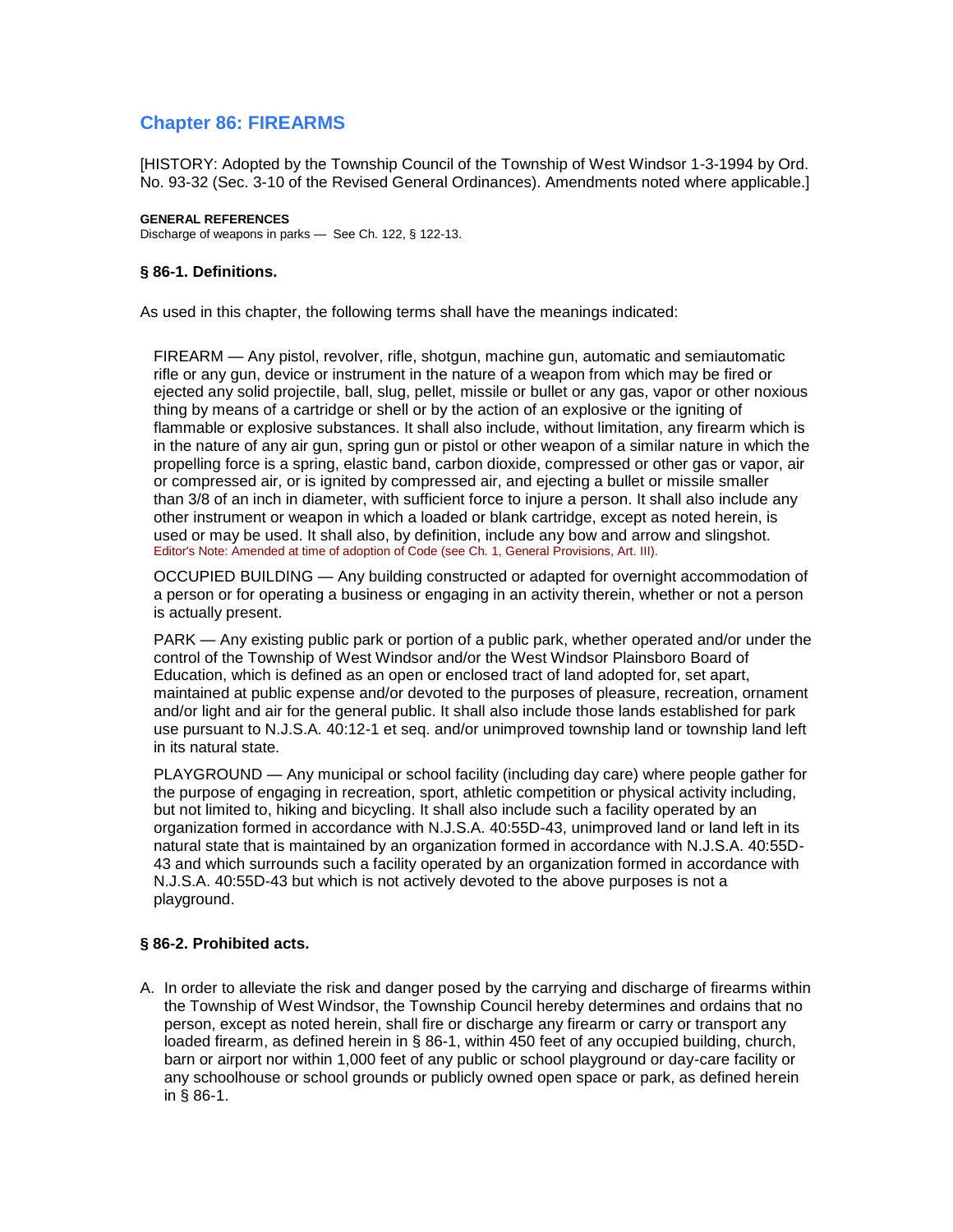B. No person shall fire or discharge any firearm from or across any state, county, municipal or publicly traveled road or highway.

## **§ 86-3. Exceptions.**

The prohibitions of § 86-2 and N.J.S.A. 2C:39-6 et seq. (as exist or may be amended to exist) shall apply but not be solely limited to the following:

- A. Law enforcement officers of any governmental agency, federal, state, county and/or municipal, at all times (N.J.S.A. 2C:39-6).
- B. Members of any legally recognized military organization while in the performance of their official duties (N.J.S.A. 2C:39-6).
- C. Privately employed security personnel who are authorized by law to carry firearms while in the performance of their official duties (N.J.S.A. 2C:39-6).
- D. Persons lawfully using firearms in the protection of their person or property for self-defense (N.J.S.A. 2C:39-6).
- E. Persons engaged in the discharge of firearms loaded only with blanks for commemorative events or historic pageants; provided, however, that such persons shall obtain a special permit from the Township Police Division upon application prescribed by the Director of the Department of Public Safety or designee (N.J.S.A. 2C:39-6).
- F. Members of any full-time paid or part-time paid Fire Department or force assigned full-time or part-time to a municipal or county arson investigation unit (N.J.S.A. 2C:39-6).
- G. Civilian employees of the state and federal government while in the performance of their official duties (N.J.S.A. 2C:39-6).
- H. Any representative of the Division of Fish, Game and Wildlife, Department of Environmental Protection (DEP), State of New Jersey, or deputy state conservation officer or full-time employee of the State Division of Parks and Forestry or a New Jersey transit police officer while in the performance of their official duties (N.J.S.A. 2C:39-6).
- I. A guard in the employ of any railway express company, banking or building and loan or savings and loan institution of the State of New Jersey while in the actual performance of official duties (N.J.S.A. 2C:39-6).
- J. A campus police officer appointed pursuant to law at all times. (N.J.S.A. 2C:39-6).
- K. An owner, tenant or lessee of a tract of land, including farmers, in excess of five acres while hunting in and upon said tract. Said tract shall not include any public lands owned and/or controlled by the Township of West Windsor or other designated open spaces controlled by a homeowners/condominium association (N.J.S.A. 2C:39-6).
- L. Owner, tenant or lessee, the latter two having express written and dated permission of the owner, on file with the Township Police Division, when controlling woodchuck or other pests as legally defined, authorized and allowed by the hunting regulations promulgated by the Division of Fish, Game and Wildlife, Department of Environmental Protection, State of Now Jersey. This subsection shall also apply to farmers (N.J.S.A. 2C:39-6).
- M. Persons lawfully participating in the New Jersey State Division of Fish, Game and Wildlife special permit shotgun season and/or regularly scheduled bow and firearm hunting season, either sex, provided that said persons meet the following criteria:
	- (1) Have a valid firearm hunting license, a special shotgun deer permit and/or other permit as required by law pertaining to those seasons mentioned above.
	- (2) Have received written permission from a landowner or landowner's agent to hunt said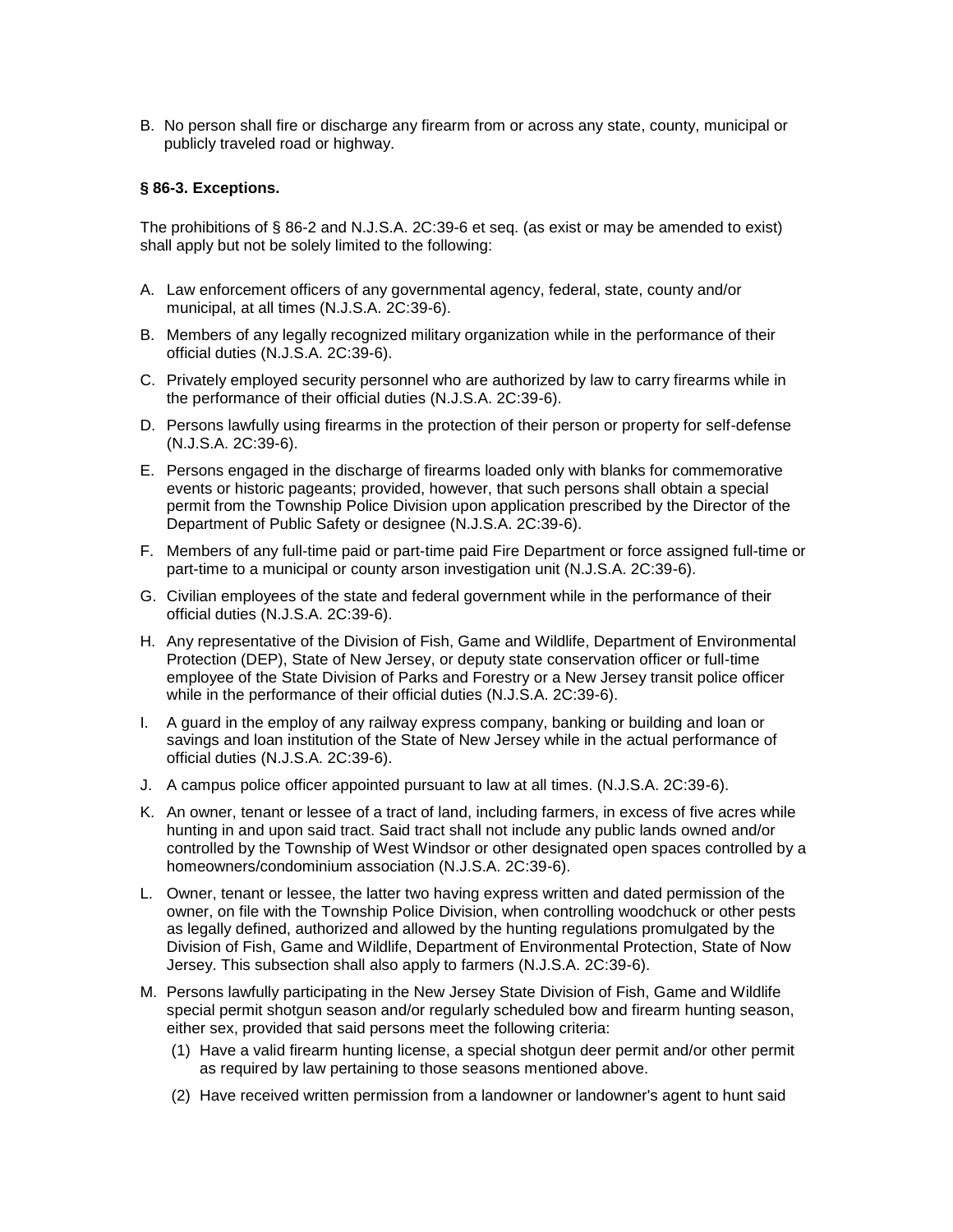property and have said written permission in the person's possession at the time of hunting.

- (3) Said persons agree to hunt from a standing tree or structure as permitted by the New Jersey State Game Code, if requested by a landowner.
- (4) Agree to hunt only within the deer management zone designated by the New Jersey State Division of Fish, Game and Wildlife.
- (5) Agree to park their motor vehicles in areas designated by the landowner. (N.J.S.A. 2C:39-6). Editor's Note: An unnumbered paragraph immediately following this section, which pertained to discharge of a firearm within 450 feet of any occupied building, was deleted at time of adoption of Code (see Ch. 1, General Provisions, Art. III).
- N. The discharge of firearms at indoor and outdoor ranges, as provided in § 86-4. **[Amended 4- 25-1994 by Ord. No. 94-10]**
- O. Any type of pistols capable of exploding only paper caps containing 35 grains or less explosive composition, including starter pistols used in sporting or athletic events.
- P. The firing of blanks from a firearm during the course of and as part of a community parade or memorial service with the prior approval of the Township Chief of Police by special permit upon application prescribed by the Director of the Department Public Safety.
- Q. In the event that the County of Mercer shall have a deer hunt within its park within the township, then valid New Jersey hunters shall have the right and opportunity to participate, pursuant to N.J.S.A. 23:4-16, as may be amended, as well as rules and regulations established by the County of Mercer.
- R. The firing of bow and arrow (otherwise known as archery) under the auspices of a physical education program conducted by and/or supervised by the West Windsor - Plainsboro Board of Education.

## **§ 86-4. Exceptions for shotgun, rifle and pistol ranges/clubs.**

Pursuant to the conditions set forth in this section, any shotgun, rifle or pistol range (hereafter referred to as "club" or "range") that was in existence as of January 1, 1979, shall continue to operate even if said establishment is within the geographic boundaries established herein for the prohibition of discharge of firearms. However, in order to operate indoor and/or outdoor pursuant to this section, any such range shall be governed by the following conditions:

- A. The discharge of firearms at an indoor range which meets the following standards shall be permitted under the following conditions: **[Amended 4-25-1994 by Ord. No. 94-10]**
	- (1) The range(s) must be so constructed as to preclude a bullet fired in accordance with the range rules incorporated by reference and on file in the Clerk's office from departing the confines of the outdoor range. The range shall be designed using the technical guidance and applicable examples provided by the National Rifle Association (NRA) Range Department in the Range Manual, 1989 Edition, as amended and supplemented from time to time. Any changes in the range rules must be approved by the West Windsor Township Council.
	- (2) The range management must provide documentation, including range safety rules and engineering sketches and schematics, in sufficient detail, to permit the Township Division of Engineering and/or township designee to review the range for conformance with NRA design guidelines.
- B. The discharge of firearms at an indoor range which meets the following standards shall be permitted under the following conditions: **[Amended 4-25-1994 by Ord. No. 94-10]**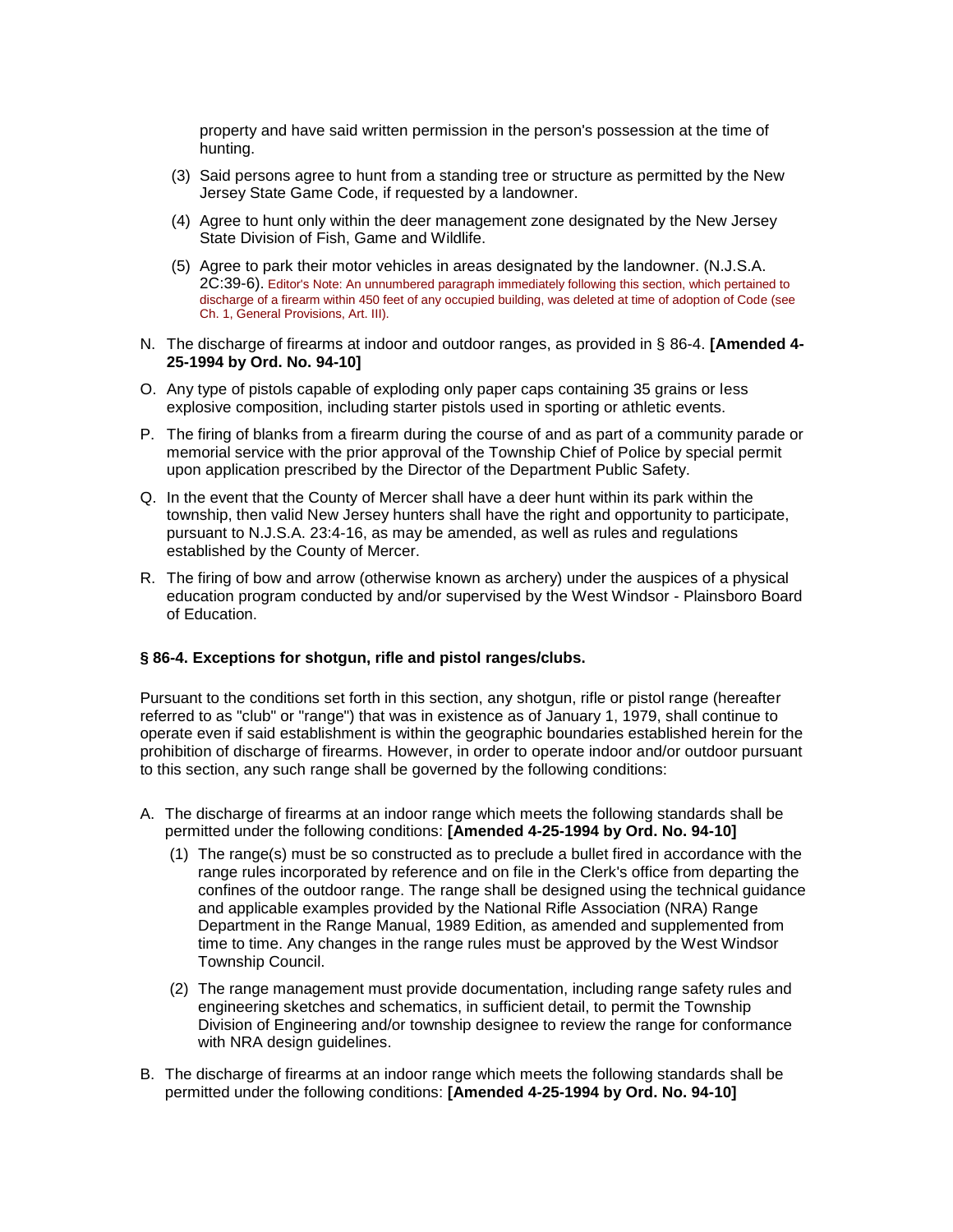- (1) The range(s) shall be so constructed as to preclude a bullet or shotgun pellet or other projectile fired in accordance with the range rules incorporated by reference and on file in the Clerk's office from departing the confines of the range property as described herein. The range shall be designed in accordance with the range design and operating guidelines provided by the National Rifle Association (NRA) Range Department in the Range Manual, 1989 Edition, as amended and supplemented from time to time. Any changes in the range rules must be approved by the West Windsor Township Council.
- (2) The pistol and small-bore/air rifle range must be designed so that no shooter shall have open sky showing while at the firing line. Berming and backstops shall be provided so that no projectile fired from the firing line in accordance with the range rules can depart from the confines of the range property (pistol and small-bore/air rifle range). Sandbagging, horizontal wood berms and other barriers to projectile escape shall be used to prevent ricochet.
- (3) A shotgun (trap) range shall be designed so that shotgun pellets, fired from the designated trap firing position in accordance with the range rules cannot depart from the confines of the range property.
- (4) The high power rifle range shall be designed with an overhead baffle system, backstops and side berms so as to preclude any projectile from any rifle fired in accordance with the range rules, whether from a prone, kneeling, offhand or bench rest position, from escaping the confines of the range property (high-power rifle range).
- (5) The range management shall provide documentation, including range safety rules and engineering sketches and schematics, in sufficient detail, to permit the Township Division of Engineering and/or township designee to review the range for conformance with NRA design guidelines.
- (6) The range management shall arrange for inspection of the range design on a three-year cycle. The range inspection shall be conducted by the National Rifle Association Range Department, and copies of the inspection reports shall be filed with the Division of Engineering.
- (7) All ranges are available for inspection by the township engineering, firearm safety and/or law enforcement personnel at any time, with reasonable notification provided by the township engineering and/or firearm safety personnel, so as to arrange access and documentation as requested.
- (8) The officers of an approved range shall provide the names and telephone numbers of at least two emergency contact persons to the Township Police Division. That list shall be updated at least annually.
- C. Outdoor shooting at any range/club shall be permitted on those days and/or hours set forth herein: **[Amended 6-20-1994 by Ord. No. 94-18]**
	- (1) Outdoor shooting at any pistol and rifle ranges shall not take place during the months of December, January and February. A trap range may operate year-round, but, during the months of December, January and February, trapshooting may take place only on Sundays during the hours between 12:00 noon and 6:00 p.m.
	- (2) Outdoor shooting may take place during the period of March 1 through November 30 each year, as follows:
		- (a) Sundays: 12:00 noon to 6:00 p.m.
		- (b) Mondays: No outdoor shooting permitted.
		- (c) Tuesdays: Outdoor shooting may take place between the hours of 12:00 noon and 9:00 p.m. from April 1 through October 31; between the hours of 12:00 noon and 8:00 p.m. from March 1 through March 31; and between the hours of 12:00 noon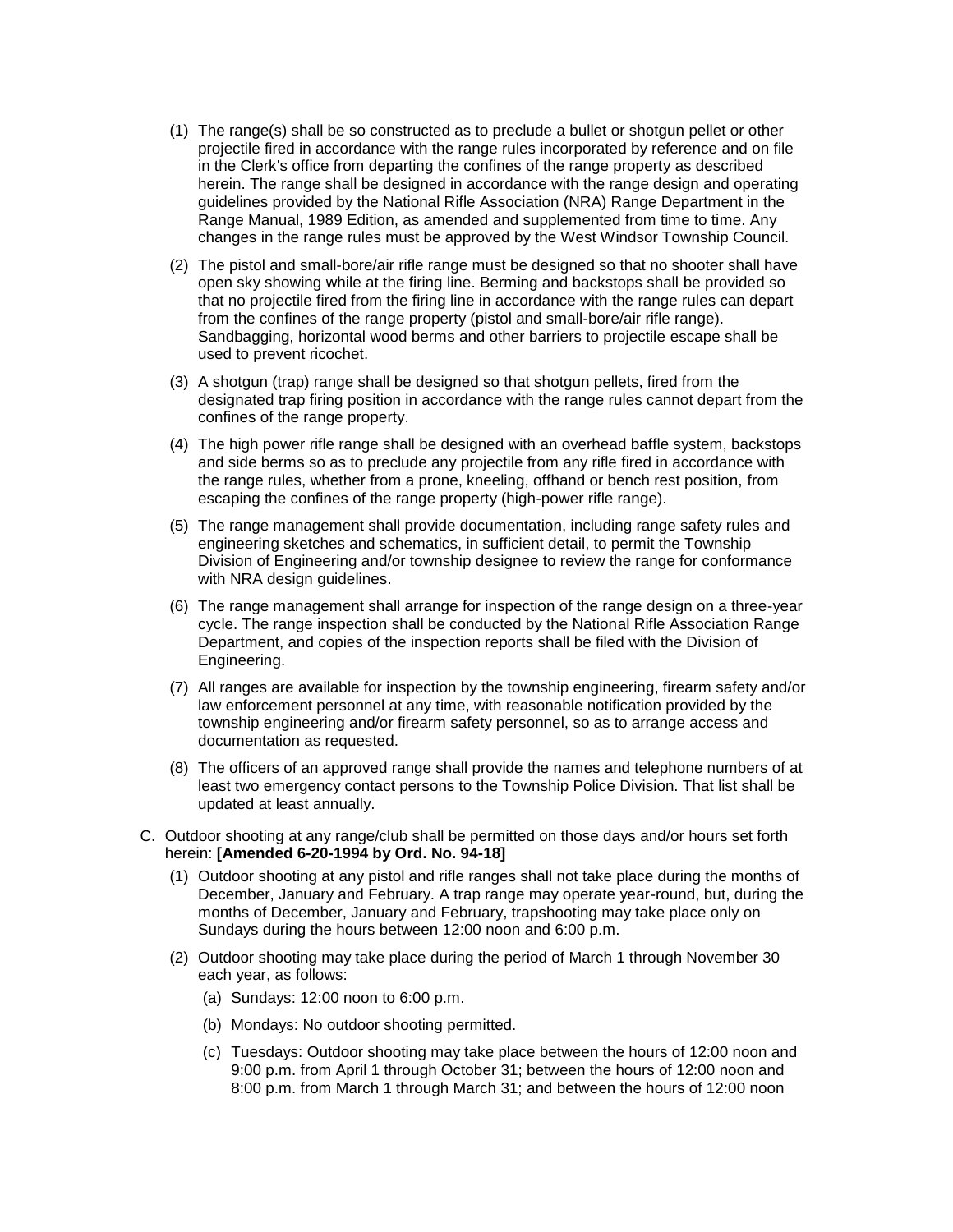and 8:00 p.m. from November 1 through November 30.

- (d) Wednesdays through Fridays: Outdoor shooting may take place between the hours of 12:00 noon and 8:00 p.m.
- (e) Saturdays: Outdoor shooting may take place on alternate Saturdays and, when permitted, may begin at 10:00 a.m. and must be completed by 6:00 p.m.
- (3) Special events. Any club having any outdoor shooting ranges may file a schedule of special events, where applicable, with the Township Clerk and Township Director of the Department of Public Safety not later than the 15th of April of each year or not more than one week before the first special event in a calendar year, whichever is earlier. That schedule shall list all special events, such as national, state and/or regional rifle and/or pistol matches, community-based fund-raising events and other special events which are sponsored by the club. No more than 12 hours per year may be added to the weekend times and hours permitted in Subsection B above. In no event, however, may any outdoor shooting begin before 9:00 a.m. nor continue after 6:00 p.m. on any weekend day. Furthermore, for every extra hour scheduled on a weekend day(s) for a special event, the club must close its outdoor ranges earlier by the same number of hours the following Wednesday. (For example: The club opens one extra hour on Saturday and one extra hour on Sunday; therefore, the club must close two hours early the following Wednesday.)
- D. Any members of such club(s) duly organized may be permitted to carry their weapons going to or from the club. Only those firearms, which must be carried unloaded, necessary for use at such facility as part of such practice will be allowed, provided that a copy of the charter for the range/club is filed with the Director of the Department of Public Safety or designee.
- E. The club(s) shall, prior to each year of operation but no later than February 1 of each year, provide to the Director of the Department of Public Safety or designee and the Township Clerk a certificate of insurance from an insurance company authorized to do business in the State of New Jersey evidencing that the club(s) is insured against liability for personal injury and death and against liability for property damage arising from the operation of the club(s) in an amount sufficient to address possible liability for personal injury and/or death and/or damage. **[Amended 4-25-1994 by Ord. No. 94-10]**
- F. Any club(s) so covered by this section shall be required to maintain fencing, with a minimum of four-foot-high fencing and with signs posted no less than one sign per 100 feet, which signs shall conform to the following: **[Amended 4-25-1994 by Ord. No. 94-10]**
	- (1) Signs shall be no less than 12 inches by 12 inches, of durable material, containing the words:

WARNING: FIREARMS DISCHARGE AREA

DANGER: DO NOT ENTER!

- (2) The lettering shall be of such size and coloring so as to be plainly legible for a person possessing 2 0/20 vision from a distance of at least 50 feet.
- (3) Signage and fencing, including fence location and type, shall be approved by the Division of Engineering prior to installation.

### **§ 86-5. Posting of signs; distributions of copies.**

On or before January 1 of each year, the Township Administrator shall arrange for the posting of appropriate signs on all major roads which provide access to the township advising the general public that there are zones within the Township of West Windsor where firearms shall not be discharged. The signs shall also indicate that it shall be necessary for any person(s) desiring to